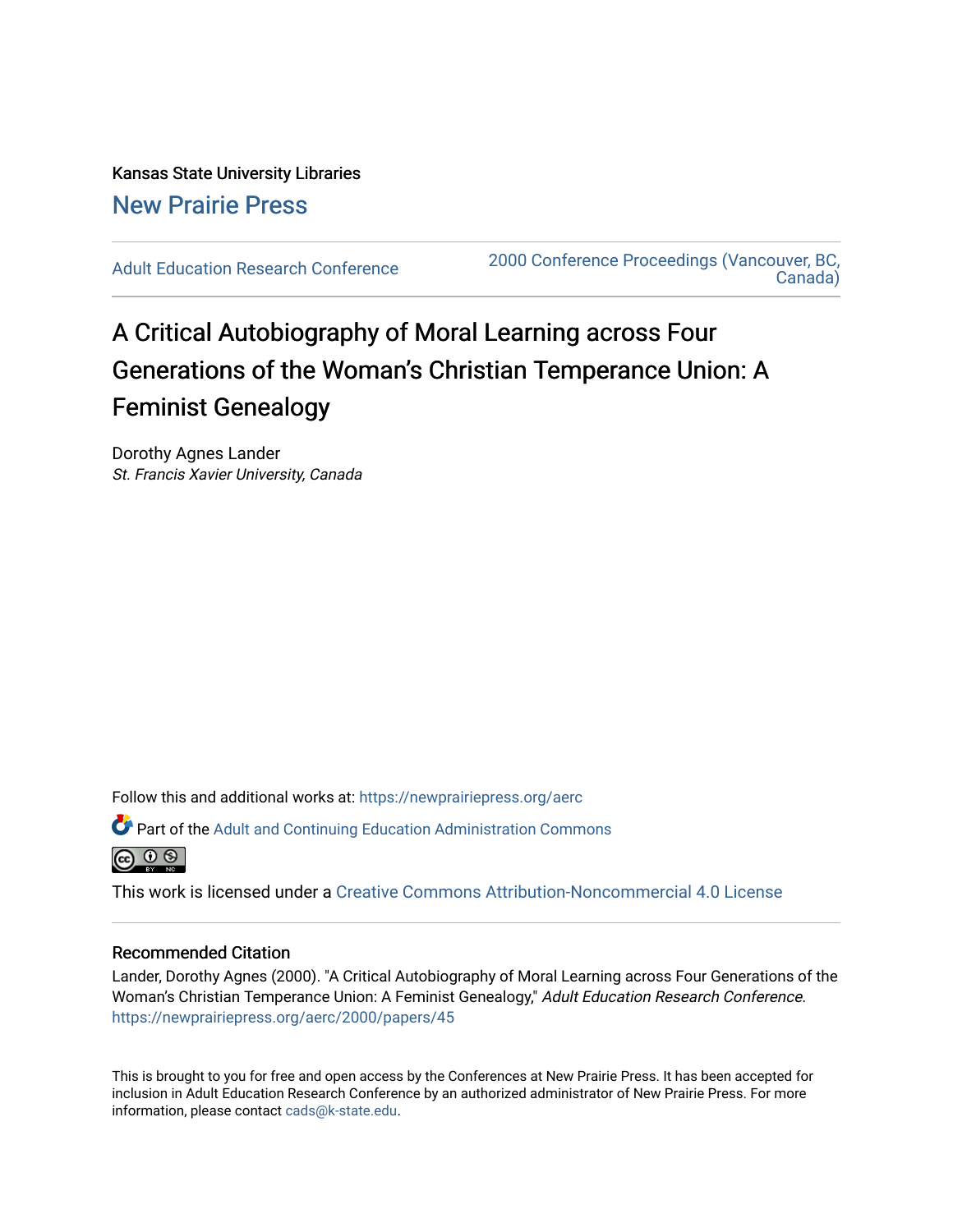# **A Critical Autobiography of Moral Learning across Four Generations of the Woman's Christian Temperance Union: A Feminist Genealogy**

Dorothy Agnes Lander St. Francis Xavier University, Canada

**Abstract:** *This qualitative evaluation of the intergenerational moral learning related to the activist work of the Woman's Christian Temperance Union (WCTU) constitutes a critical re-membering of growing up in a WCTU home and community. I trace the public and private continuities and discontinuities of moral learning across four generations of Ontario WCTU families in the 20<sup>th</sup> century.* 

#### **Starting with My Self**

In a graduate course in adult education that I cofacilitate, the work of The Woman's Christian Temperance Union (WCTU) makes a fleeting appearance as a bibliographic footnote in the foundational text on adult education in Canada (Butterwick, 1998). When I first encountered this, the ceremony of my mother tying a white ribbon around my baby-fat wrist flashed before me. My mother's signature on my Little White Ribboner's pledge card is a promise that she would not "give or allow [me] to take any Intoxicating Drinks" (August 6, 1947). The next reflex happened in quick succession: I was struck for the first time that the temperance work of Mum and Grandma Lander and my aunts *was* adult education, *was* feminist activism. I deliberately use Cunliffe's (1999) language of "reflex" and "being struck" with which she defines critically reflexive dialogue:

this moment of being struck may cause us to question our ways of acting and responding and open us to possibilities and new ways of talking and acting . . . We may be making new connections between tacit knowing and explicit knowledge and constructing our sense of situations in ways not visible to us previously. (p. 9)

The Woman's Christian Temperance Union (WCTU) was founded in 1874 in New York; the Canadian WCTU established later in 1888 was active in Ontario well into the  $20<sup>th</sup>$  century. Cook (1995a) elaborates on the Ontario WCTU's evangelical feminists whose central task of reforming society was aimed at "home protection," a reconstituted family committed to Christian values, and to women's collective action against male vices. Artifacts, auto/biographies, and collective memorywork of four generations combine with my lived experience in a WCTU home and community in the 1950s and 1960s to make moral meaning and to evaluate moral learning.

Brookfield (1998) challenges linear, developmental learning processes of adult moral learning and outlines a schema of critical reflection that: "entails judging the 'fit' between the moral rules of life transmitted, assimilated and evolved in childhood, and the realities of adulthood" (p. 291). Does what I/we learned in childhood about substance abuse and home protection through the WCTU educational programs have any relevance to the way I/we construct our moral selves as adults? Or the way our children do?

#### **Methodology Made Moral**

Feminist activists and adult educators often support their use of critical autobiography by referencing C. Wright Mills' (1959) *The Sociological Imagination* (e.g., Church, 1995; Miller, 1993); I suggest that his words also animate the "moral imagination" of critical autobiography:

The most admirable thinkers within the scholarly community . . . do not split their work from their lives . . . They want to use each for the enrichment of the other. . . . What this means is that you must learn to use your life experience in your intellectual work. (Mills, pp. 195, 196)

My critical autobiography narratively disrupts the traditional evaluative categories of adult learning, especially transfer of learning characterized as "the effective application by program participants of what they learned as a result of attending an edu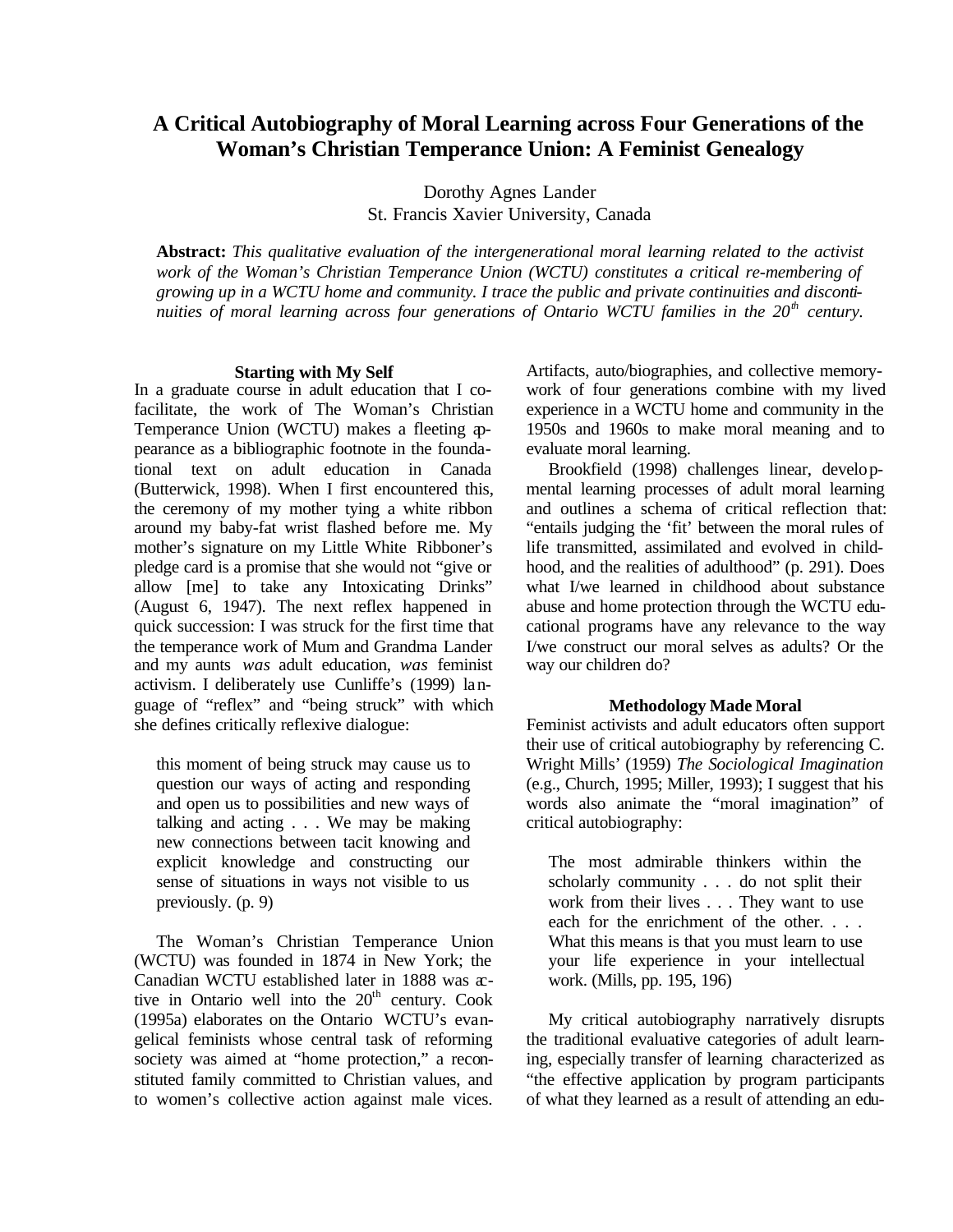cational program" (Caffarella, 1994, p. 108). Instead I trace the moral parameters of good talk (Ayim, 1997) in my intergenerational inquiry into the Canadian WCTU's purposeful rhetoric.

## *Research Design: Starting with Our Selves*

I conducted my research in August 1999 by assembling 37 people (spanning three generations of my friends, neighbours and family) in the farming community in southern Ontario where I grew up and where my 89-year-old mother still lives. My sister June, my two brothers Howard and David, and myself (all in our 50's) have not lived in this community for over 30 years but almost everyone else in the group continues to live in the area. I facilitated two sessions of dialogical narrative inquiry organized by generation. Group one included eight WCTU mothers (including my mother) and two spouses. The second group of 24 from my generation consisted of my sister and brothers, many cousins, classmates from elementary school onwards, along with three of the next generation, including my niece Marjorie.

At my invitation, people brought their WCTU artifacts: minutes of 1960s meetings, pledge cards, and elocution medals unlocked stories. According to Zussman (1996),"Memory is . . . not only located in the recesses of our minds but also generated by 'retrieval cues' that are themselves lodged in other people, in places, and in memorabilia" (p. 147). A dairy farmer from my generation told me that he had been musing about the temperance elocution medal contests, while ploughing, the week *before* I invited him to this WCTU reunion. He recited the temperance poem that he had orated some 35 years earlier, a tragic saga about drinking and driving**.** The vividness of small details and the forgetting of the larger history was a recurring pattern in this shared inquiry. The dairy farmer clearly remembered his WCTU mother's work in helping him prepare for his recitation: "Mother being inventive as she was, she got a Spic and Span can and we put a set of Meccano wheels on it . . . And I can remember holding up this thing, it was to represent a car, it was an old tin can."

 *The Critical is the Moral in Critical Autobiography* The narrative form of autobiography situates me as a critically reflective moral agent. In retelling the stories of my family and friends, moral agency intersects my public researcher self and my private

selves as sister, daughter, niece, cousin, aunt, friend, and neighbour. Autobiography becomes critically reflexive by virtue of attending to multiple selves. I am attracted to Michele Fine's idea of *working the hyphen* by which she means "creating occasions for researchers and informants to discuss what is, and is not, 'happening between,' within the negotiated relations of whose story is being told . . . and whose story is being shadowed" (p. 135).

In this critical autobiography, I reference members of my family by actual names and designate other community members by their occupation, gender and age. This is a moral and practical consideration; I can negotiate matters of confidentiality and accurate re-presentation with my immediate family but less readily with other participants. For the same reason, I also name Brenda, my lifelong friend, who with her husband Neil hosted the gathering in their home. In our girlhood, Brenda lived two fields away on the next farm. Brenda did not grow up in a WCTU family although she and her brothers and sisters all participated in the medal contests. I remember living in fear as a teenager that my mother and father would find out that I had partaken communion wine when I attended the Anglican church with Brenda's family; my family attended the United Church, which used grape juice for communion.

The complexity of working the hyphens and sustaining an impression of morality (Goffman, 1959) mounts in a group that has known each other long and intimately (See Aguilar, 1981, p. 20). Our selective self-disclosure had to take into account what we knew each other knew about our private histories related to alcohol. I was conscious of who knew that alcohol abuse was implicated in the break-up of my first marriage some 20 years earlier.

# **Evaluating Intergenerational Moral Learning**

Traditional evaluation of program planning for adult learning spans three categories: learning skills, knowledge and attitudes (SKAs); transfer of learning; and impact (Vella, Berardinelli, & Burrow, 1998). Assuming that the program objectives of the WCTU tied moral learning to prohibition and to Little White Ribboners continuing the pledge of abstaining from Intoxicating Drinks, WCTU activism would be pronounced a dismal educational failure on all three counts. Vella et al. (1998) distinguish learning, transfer and impact in terms of time scale. Learning of skills, knowledge and atti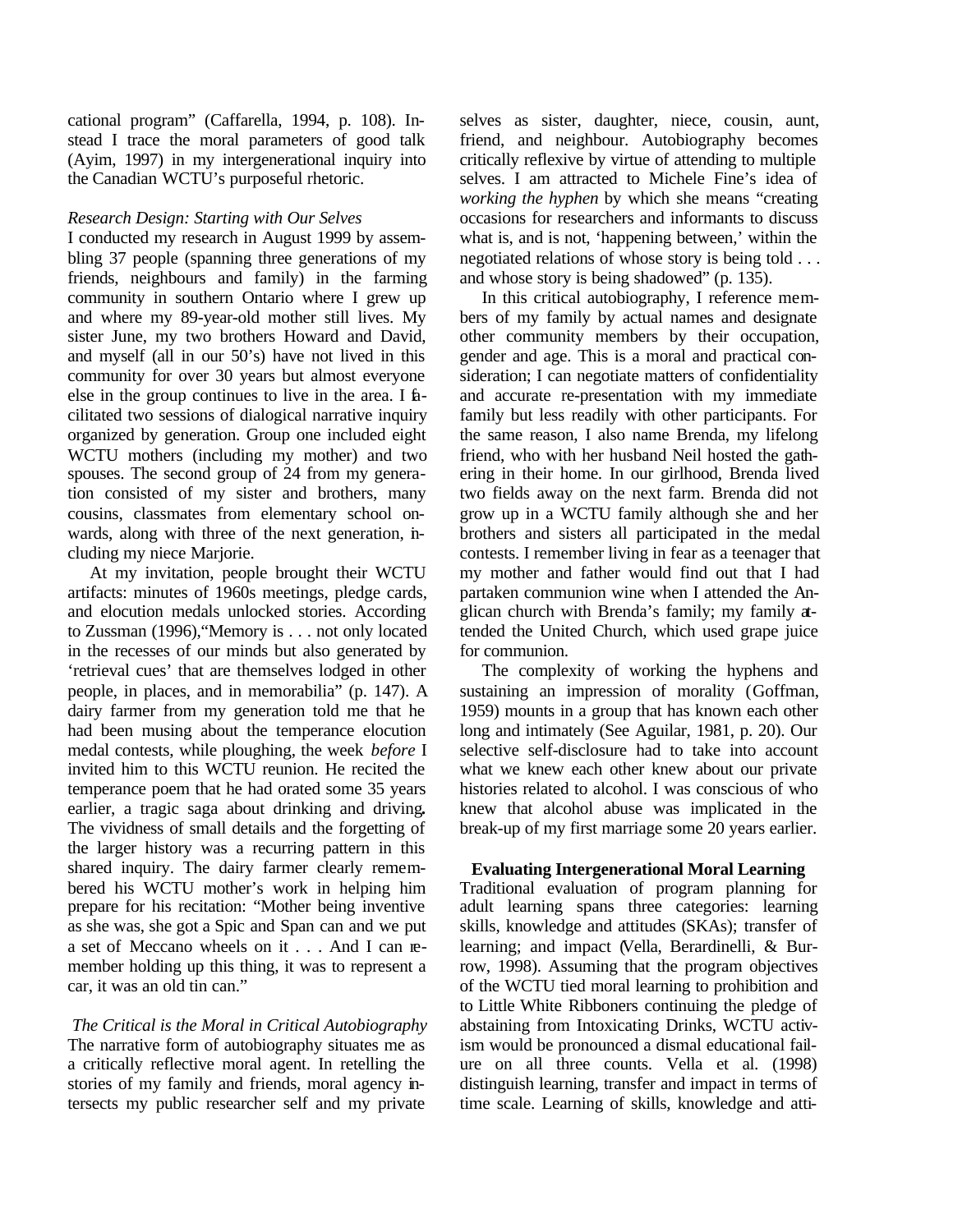tudes is immediate and specific (within the course or program). Transfer is the intermediate and applied level of results, "the effective use of skills, knowledge, and attitudes beyond the program" (p. 21). Impact is "the broad and long-term results of the education program" (p. 27). If there was transfer of learning and impact across generations, it did not attach to the program's stated objectives. For example, my first cousin (age 51, Marketing and Sales Manager, radio station equipment) talked about how he had made it a practice to have wine with meals when his two sons were growing up, and he connected this to his sons' current stance of "aggressively anti-substance abuse."

My sister June participated in both groups and I appreciated her comments early on in the second group. She somewhat diffused an undercurrent of resignation to the "social acceptance" of alcohol in my mother's group: "I didn't hear too many of them say that the younger generation had completely gone to pot anyway, had they? [Group laughter]" Here critical autobiography comes into play as an alternative way of assessing moral learning across generations. Instead of evaluating adult moral learning in terms of program planning evaluative categories, I extend Ayim's (1997) feminist analysis of the moral parameters of good talk to our 1999 dialogue about the WCTU as a form of critical reflection and critical reflexivity. I hold with Ayim that her moral criteria of language (caring; cooperative; democratic; and honest) resemble the criteria for interactions in moral community (p. 98). I adapt Ayim's moral categories of good talk to a conversation initiated by my brother David:

**David** (age 54, United Church minister): *I guess I think that even apart from the alcohol thing, I think the WCTU was encouraging civility* [**June** *: Hmmm Hmm*.] *It wasn't just alcohol, it was morals, civility, I guess, being a sensible person, contributing to society because that's why they started up in the first place. There was a bunch of people that were not a contribution to society or to their families and these particular women were very concerned about that.*

**School Bus Driver** (age 54): *I think you've really hit on something there, David. I think that there's probably more influence on our lives than we would maybe realize, definitely didn't realize at the time. Maybe more influ-* *ence on our lives now and we wouldn't have thought about it until Dorothy got us thinking about it.*

David's critical reflection uses *caring* and *honest* language to redirect the conversation away from alcohol. The demonstration of *caring* language is registered in a readiness to listen to the other speakers. June's affirming utterance is both *caring* and *cooperative*. The School Bus Driver, who was my classmate throughout Sunday School and grade school, affirmed both my brother and me. He also exemplifies cooperative talk by engaging with David's position and building on my questions about intergenerational learning.

 Listen to my sister June's *honest* and *critically reflexive* remembrance of how "they" managed to get her first teacher sent away. June creates her moral self in public when she says: "I remember my first teacher was Mrs. A. and I remember E\_\_\_ [her older girl cousin and neighbour with whom she walked the 2 miles to school] telling me that Mrs. A. had a drinking problem. And Mrs. A taught me to read, she was my hero, and I told that to Mum, that couldn't be true, besides she was even related to Mum. [Group laughter]. But she said, 'I'm afraid she did.'" June's impassioned memory followed on a *critically reflective* discussion about how the WCTU's home-protection philosophy tended to blame only the alcoholic men, for example, the "drunken sot" in the dairy farmer's recitation.

Brenda is a primary school teacher and her *caring* and *empathetic* "Oooh" in response to June's story was clear to me later when she told me of her own experience of children becoming attached to her as their first teacher. According to Johnson (1993), empathy "is the chief activity by which we are able to inhabit a more or less common world—a world of shared gestures, actions, perceptions, experiences, meanings, symbols, and narratives" (p. 201). The *cooperative* responses from others who had Mrs. A as a teacher also employed moral imagination. The very cousin and neighbour (age 63, Retired Military Wife) who June referenced was visibly startled by June's memory but then went on to create her moral memory of how Mrs. A. got sent away: "My Dad was on the school board. [**June** : I see]. And I mean she came in drunk every Monday morning." The *cooperative* responses built with a Retired School Custodian (age 66, male) then saying, "She got me through grade school." His sister,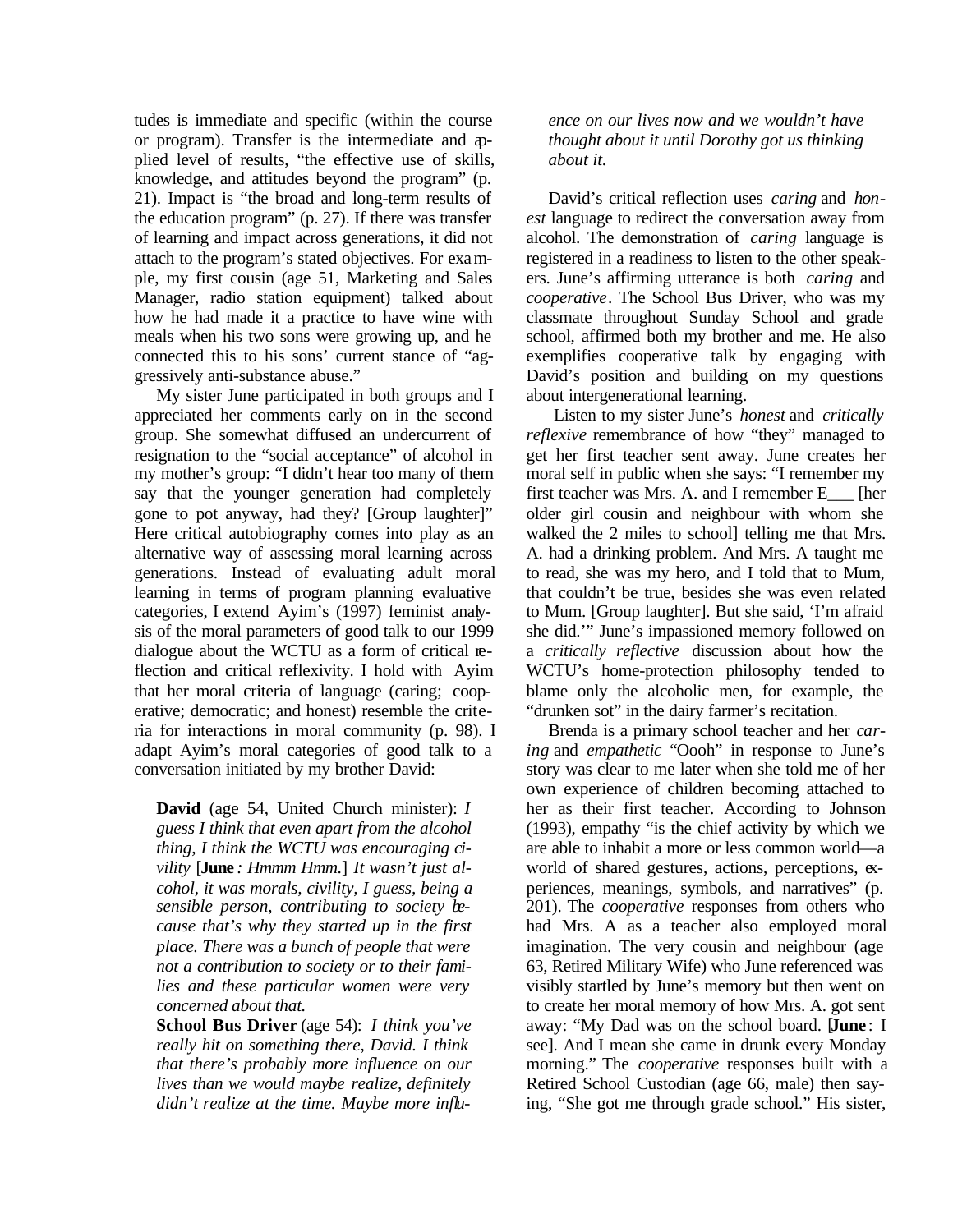the retired military wife nodded: "She was the best teacher we ever had. Oh yes, she was one terrific teacher." A Kindergarten Teacher [age 52] then related *cooperatively* and *empathetically* her "class from hell," eight of whom had fetal alcohol syndrome. June re-storyed the kindergarten teacher's tale in terms of the practical and performative morality of the WCTU's rhetoric: "Well, a long time ago, I think the WCTU prevented some of that. They made it sound, it was not nice for women to drink and men shouldn't either because they're supposed to be supporting these women and families but as long as the women don't drink, something will go right. [Group laughter]" All of the conversations exemplified civility and *democratic* talk, that is, no one dominated and no one was excluded from participating.

## **Re-Membering White Ribbon Rhetoric**

The verb "remember" features over and over. Remembering our autobiographies of the WCTU experience is a moral negotiation of a shared past (Engel, 1998, p. 39). The paradox of our remembering is that we not only supported each other's protective self presentation and Goffman's generative ideas of impression management but we also "used the past to shake up one another's self presentations" (Engel, p. 39). Re-membering involves the moral imagination of both critical refle ction and critical reflexivity. I take the position that the selves created through memories are constantly interacting with the selves one's memory creates--a dynamic public process of co-authoring moral selves. As Rockhill (1993) puts it, collective memory work holds a key for politicizing the personal (p. 360).

The negotiation of our shared past continued beyond the shared inquiry. When I told Mum about June's story of her first teacher and that part of June's dismay was that "she was even related to Mum," she laughed nervously about this public disclosure. But then Mum re-membered a connection to the first generation of the  $20<sup>th</sup>$  century. This teacher's father (Mum's uncle) was an alcoholic and her aunt and cousins (including Mrs. A.) had a "pretty hard life . . . not enough for clothing." He would come to Grandpa [referring to her own father, a Baptist and teetotaller] asking for money for seed corn and Grandpa was always generous. He could not say "No" to his own brother-in-law and a fellow farmer, even though he knew it would go for drink.

My critical autobiography uncovers and confirms O'Malley's (1996) claim that the harm reduction and risk management emphasis in contemporary alcohol education programs and addiction services constitutes "strategic remoralization." My first cousin's tale of serving wine with meals to introduce his sons to responsible drinking also supports O'Malley's critique: "We do not see [or pass judgement on] any 'irresponsible' users" (p. 30). My niece Marjorie [age 29, neurology nurse, June's daughter] was the only vocal participant of her generation, and cannot represent the moral positioning of a whole generation. However, I sensed that she was skipping her mother's generation and judging drunkenness as irresponsible, although not nuanced in the Christian terms of the WCTU in which drunkenness was a sin. Marjorie attributes many spinal injuries that she observes on a daily basis to irresponsible drinking.

Lakoff and Johnson (1980) highlight the entailments of metaphors for "mak[ing] coherent certain aspects of our experience . . . creat[ing] realities, especially social realities . . . [as] a guide for future action . . . [as] self-fulfilling prophecies" ( p. 156). The original entailments of the white ribbon were very much linked to prohibition. Cook (1995b) does not elaborate on the 1990's "appropriation" by men of the white ribbon "as a public symbol condemning male violence against women" (p. 207). It strikes me (my critical reflex-ivity) that the partial appropriation of the violence entailment effectively erases the entailment of the relationship of drinking to violence. The connection between drinking and violence, especially physical violence did not emerge in the public re-membering that I facilitated and it has a carefully circumscribed presence in the literature on family violence.

I re-present and reconstitute the research findings and conclusions as a moral framework for social and educational policy and for adult education programming. This framework re-stories the WCTU's "home protection" and once again takes into account *irresponsible* choices and the connection of substance abuse to family violence. Critical reflection and critical reflexivity augment the moral criteria of caring, cooperative, democratic, and honest language in order to response-ably build and sustain moral community.